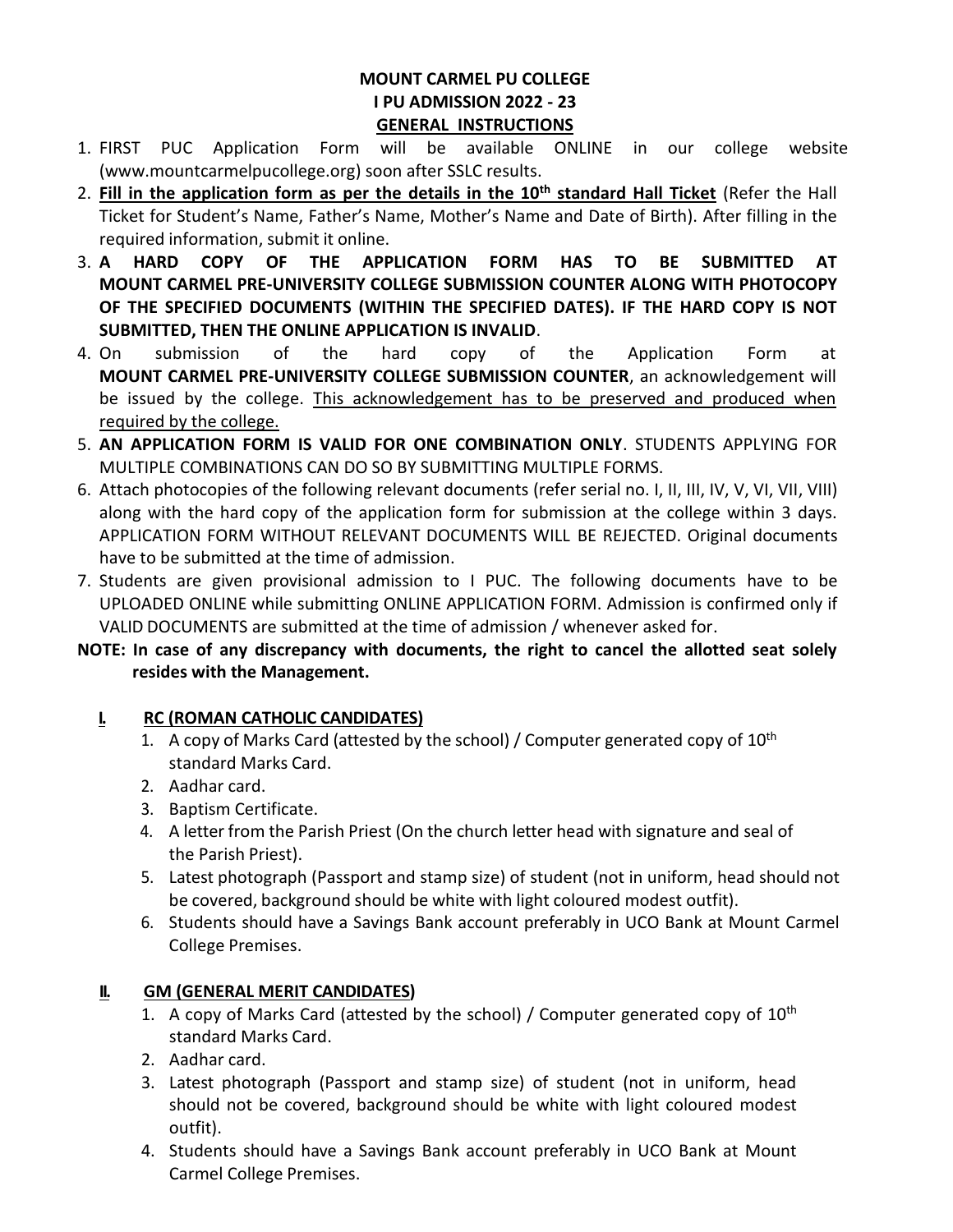## **III. CHR (CHRISTIAN CANDIDATES)**

- 1. A copy of Marks Card (attested by the school) / Computer generated copy of  $10<sup>th</sup>$ standard Marks Card.
- 2. Aadhar card.
- 3. A letter from the church authority (On the church letter head).
- 4. Latest photograph (Passport and stamp size) of student (not in uniform, head should not be covered, background should be white with light coloured modest outfit).
- 5. Students should have a Savings Bank account preferably in UCO Bank at Mount Carmel College Premises.

### **IV. DA (DIFFERENTIALLY ABLED)**

- 1. A copy of Marks Card (attested by the school) / Computer generated copy of  $10^{th}$ standard Marks Card.
- 2. Aadhar card.
- 3. Medical Certified Documents.
- 4. Latest photograph (Passport and stamp size) of student (not in uniform, head should not be covered, background should be white with light coloured modest outfit).
- 5. Students should have a Savings Bank account preferably in UCO Bank at Mount Carmel College Premises.

### **V. CATEGORY 1, 2A, 2B, 3A, 3B, SC, ST**

- 1. A copy of Marks Card (attested by the school) / Computer generated copy of  $10^{th}$ standard Marks Card.
- 2. Aadhar card.
- 3. Valid and latest Caste Certificate.
- 4. Valid and latest Income Certificate.
- 5. Latest photograph (Passport and stamp size) of student (not in uniform, head should not be covered, background should be white with light coloured modest outfit).
- 6. Students should have a Savings Bank account preferably in UCO Bank at Mount Carmel College Premises.

#### **VI. OUTSTATION / OTHER STATES CANDIDATES**

- 1. A copy of Marks Card (attested by the school) / Computer generated copy of 10<sup>th</sup> standard Marks Card.
- 2. Aadhar card.
- 3. Migration Certificate.
- 4. Other than GM (General Merit Category), all other categories should have latest and valid caste and income certificate.
- 5. If Roman Catholic (RC), Baptism Certificate and latest letter from the Parish Priest (On the church letter head with signature and seal of the Parish Priest).
- 6. Latest photograph (Passport and stamp size) of student (not in uniform, head should not be covered, background should be white with light coloured modest outfit).
- 7. Students should have a Savings Bank account preferably in UCO Bank at Mount Carmel College Premises.